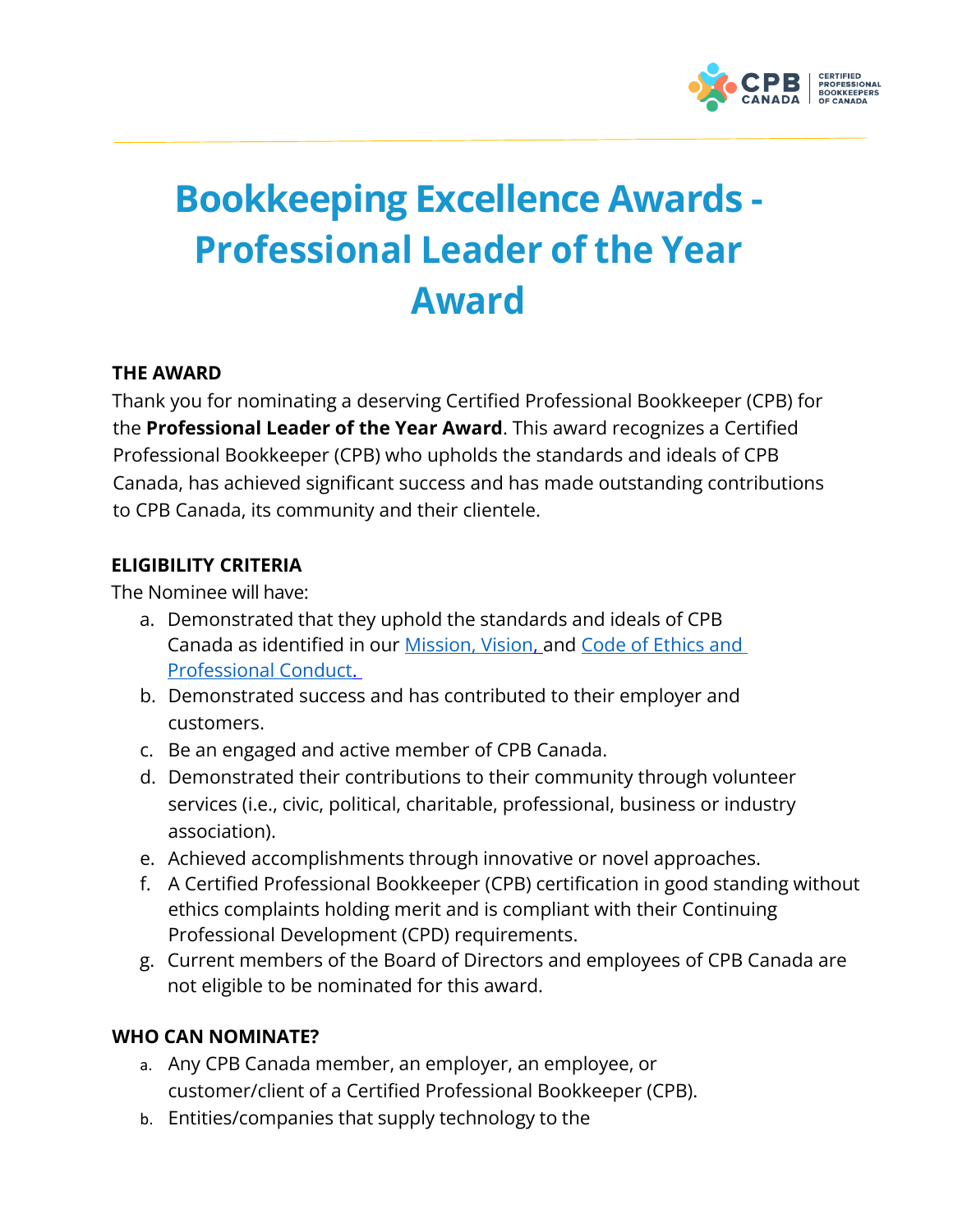

accounting/bookkeeping community, and their representatives, are not permitted to submit nominations.

c. Self-nominations are permitted with supporting documentation**.**

## **PROCESS**

- a. All nominations and supporting documentation must be received by CPB Canada ahead of any prescribed deadline. The date and time of nominations are recorded, and late entries will not be accepted.
- b. The Nomination will be submitted to CPB Canada via the prescribed channels for that given year.
- c. All nominations must be completed entirely, or the Nomination will be eliminated from consideration.
- d. CPB Canada will provide an acknowledged receipt for each Nomination submitted.
- e. The Review Panel's decision will be final.

#### **REVIEW PANEL**

CPB Canada will form a Review Panel annually to choose the Professional Leader of the Year Award recipient. They will consist of at least three CPB Canada members who are CPBs in good standing and not members of the current Board of Directors.

#### **ANNOUNCEMENT OF THE AWARD**

The recipient of the CPB Canada Professional Leader of the Year Award will be announced at the IGNITE Conference.

#### **MAXIMUM NUMBER OF WINNERS IN ANY ONE YEAR**

No more than one (1) Professional Leader of the Year Award will be awarded in any given year.